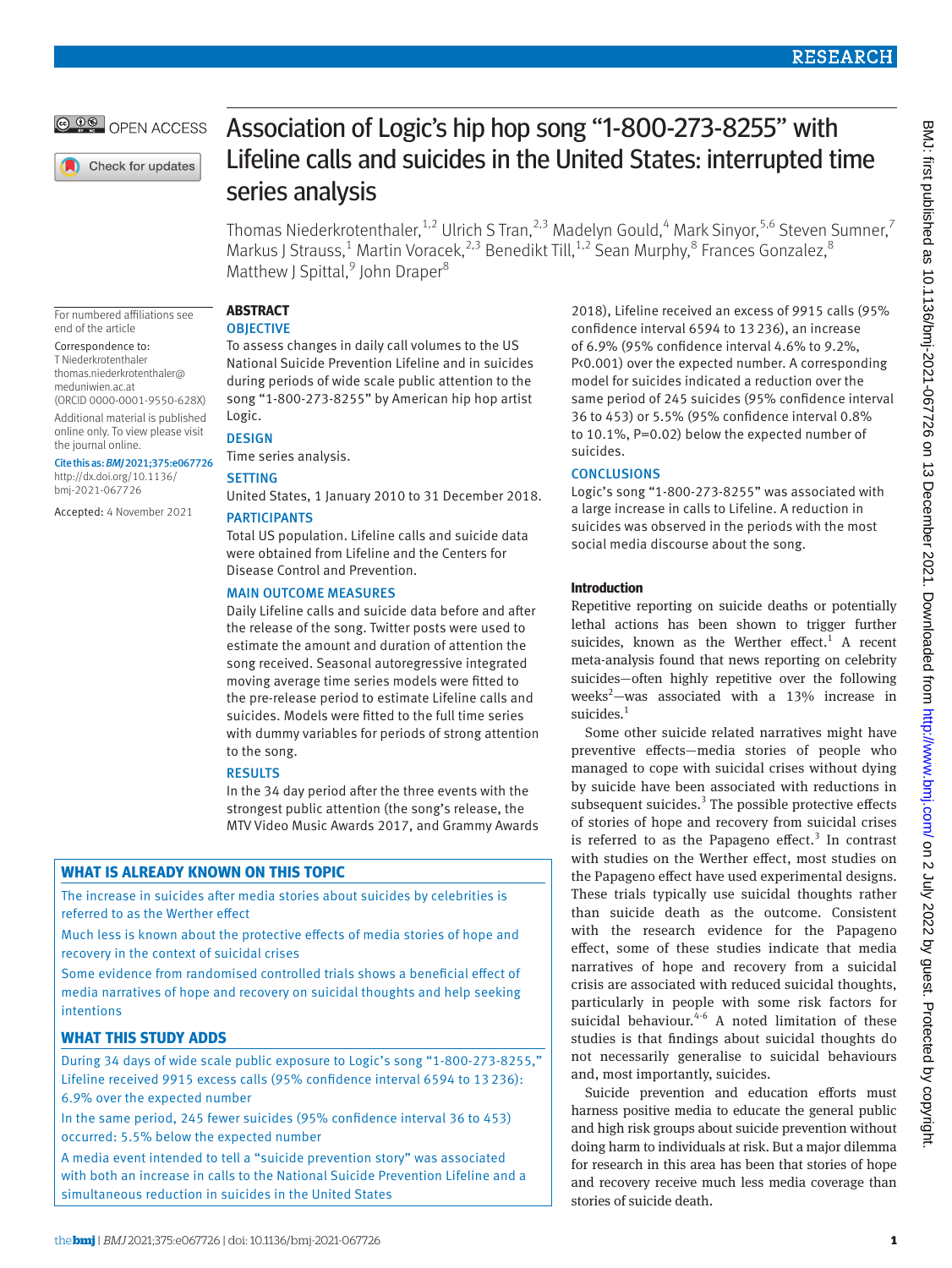On 28 April 2017, the American hip hop artist Logic released his song "1-800-273-8255," prominently featuring the number of the US National Suicide Prevention Lifeline (referred to as Lifeline). The narrative of the song is centred around someone calling the 1-800 number for Lifeline and then telling the counsellor that they don't want to live anymore. The accompanying music video, which was released four months later and has since received more than 419 million views on YouTube, depicts a young black man struggling with discrimination and bullying from peers and adults for being gay. He prepares for his suicide, but ultimately takes his phone and calls Lifeline, which marks a turning point towards improvement and mastery of his crisis.<sup>7</sup>

The release of the song in April 2017 marked the start of a series of media events promoting the story of hope and recovery featured in the song, along with the phone number of Lifeline. The song was performed at the MTV Video Music Awards in late August 2017 to 5.4 million viewers and ultimately marked a breakthrough for "1-800-273-8255."<sup>8</sup> The song, which was labelled a "suicide prevention anthem" by the media, entered the top 10 of the Billboard Hot 100 music charts in the US, remaining there for several weeks and ranking as high as number 3 in September 2017. $9^{10}$  The song's release was also associated with a nearly 10% uptick in online Google searches for Lifeline in the 28 days after its release. $11$  By the end of 2020, the song had surpassed one billion streams on Spotify.

Logic's song likely represents the broadest and most sustained suicide prevention messaging directly connected to a story of hope and recovery in any location to date and is thus a serendipitous event for research. To assess whether the song was associated with help seeking or suicides, we conducted a time series analysis examining the associations between Logic's song and daily calls to the Lifeline number as well as daily suicides in the US.

#### **Methods**

#### Public attention to Logic's song

Three known distinct events directed strong public attention to Logic's song: the release of the song on 28 April 2017, Logic's performance at the MTV Video Music Awards on 27 August 2017, and his performance at the Grammy Awards on 28 January 2018. All these events gave widespread public attention to the message of the song—that help from Lifeline is available and effective. To obtain estimates for the timespan of public attention related to each of the events as a proxy for assessment of the impact period, we retrieved all original tweets geolocated to the US that contained the search terms "Logic" and "1-800-273-8255" from Brandwatch ([www.brandwatch.com\)](http://www.brandwatch.com). Our approach was similar to previous studies estimating exposure periods for suicide related media events.<sup>2</sup> Brandwatch is a data reseller that stores the entire historical Twitter stream of more than 350 million tweets per day, giving us access to all public tweets, retweets, and replies across the total observation period. More than 90%

of tweets can be successfully matched to a country of origin.

This search allowed us to generate an exhaustive dataset with all mentions specifically related to Logic's song, excluding tweets produced by accounts that Twitter considered malicious bots, from 1 March 2017 to 30 April 2018, covering the entire period before the release and during the song's presence in the Billboard Hot 100.

We visually inspected the daily time series of tweets to identify peaks in tweeting behaviour qualitatively. Consistent with our study preregistration, we were mainly interested in the three events that were most relevant to dissemination of Logic's song (song release April 2017, MTV Video Music Awards August 2017, and Grammy Awards January 2018), but explored the time series of tweets for further peaks as well. Subsequently, we visually assessed the duration of any peak to capture the period until the day that attention wore off. In addition, we performed a post hoc change-point analysis to assess whether findings from visual inspection differed from quantitative assessment of change-points in the time series data (see supplementary text S2 for details on the methodological approach for identifying peaks and their duration).

### Lifeline calls and suicide data

We obtained the total number of calls to Lifeline across the US directly from Lifeline. Call data were provided as daily aggregates for the period 1 January 2010 to 31 December 2018. National suicide data were obtained from the National Center for Health Statistics (part of the US Centers for Disease Control and Prevention). Suicide was defined using ICD-10 (international classification of diseases, 10th revision) underlying cause of death codes X60–X84, Y87.0, and U03. Data were provided as daily aggregates for the period 1 January 2010 to 31 December 2018.

#### Statistical analysis

Seasonal autoregressive integrated moving average models to estimate baseline trends in calls and suicides were fitted to the data up to 6 April 2017. This cut-off date was selected to allow for a three week preparatory period before the release of the song on 28 April, consistent with the observation that the first tweets about the song were posted as soon as three weeks before the release. The selection of models was aided by the SPSS Expert Modeler function, version 26 (IBM), choosing models with the lowest bayesian information criterion value, highest stationary  $R^2$ value (that is, variance attributable to the fitted time series model), and, when possible, a non-significant Ljung-Box Q statistic (indicating whether residuals could be assumed white noise, with stated degrees of freedom). The models derived from the baseline data were subsequently fitted to the full set of data for each series.

Based on the time periods of strong social media attention on the song, we investigated the temporary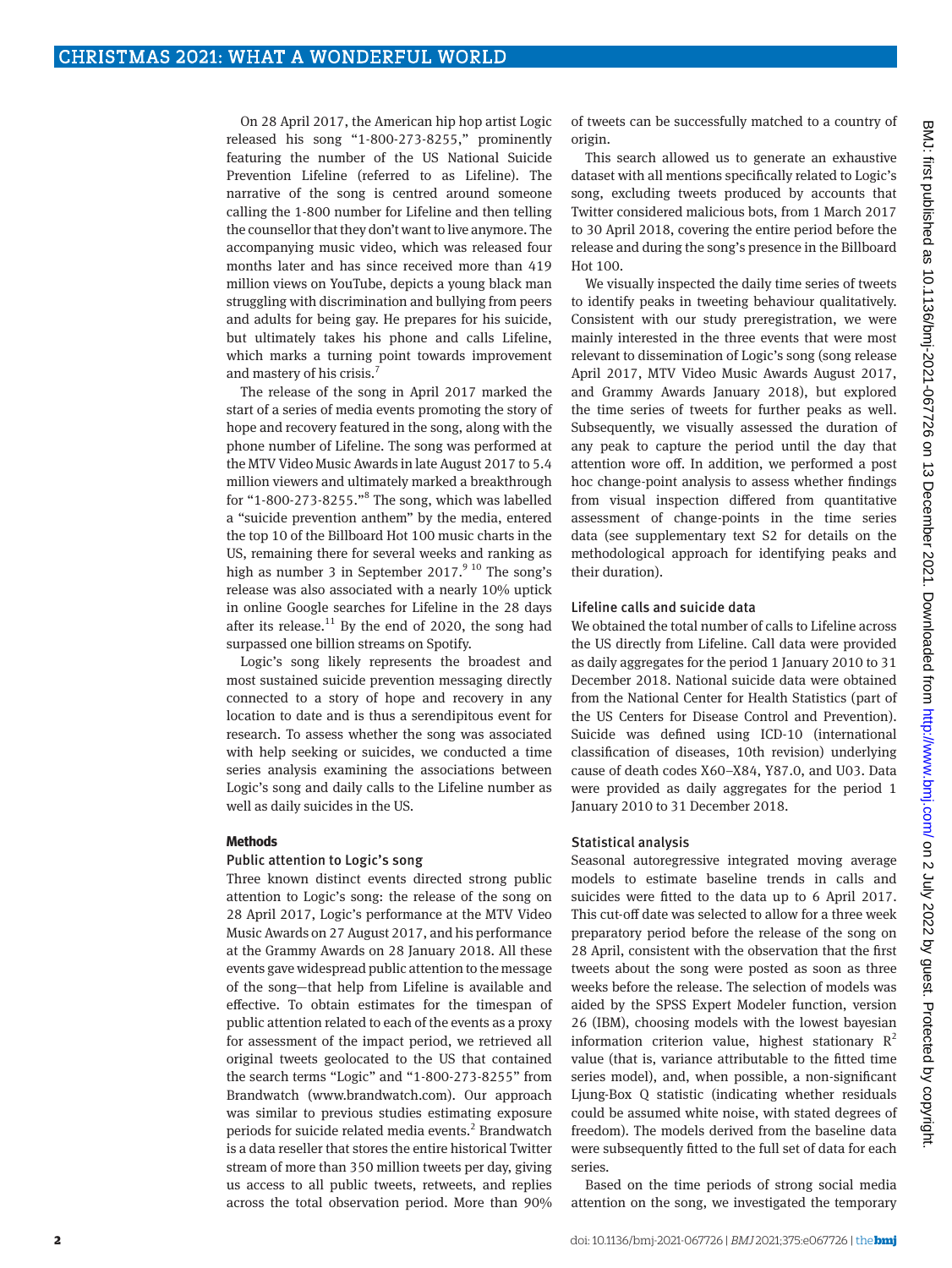association between each of the identified song related events and calls to Lifeline and suicides. We used dummy variables to model these associations as discrete pulses (that is, we modelled them as sudden changes from the baseline, starting and ending with the previously identified duration of the event of interest). These pulses were coded as binary variables, with a value of 0 before the onset of the event of interest, 1 during the event of interest (for 30 days, for example) and 0 thereafter. After fitting our models, we used model estimates to calculate the number of excess calls and suicides for each event (see supplementary text S1 for details of the statistical model. Supplementary table S7 provides an annotated syntax for the time series analyses ).

As a further step, planned in our preregistration, we repeated the analyses of Lifeline calls and suicides using a single dummy variable to combine the effect of the three main media events that captured the most public attention.

#### Possible confounding exogenous events

Because of possible confounding by the release of *13 Reasons Why*, a Netflix show that sparked strong criticism for violating media recommendations for safe portrayals of suicide, $12-14$  we included a dummy variable (coded 1 from the release date of *13 Reasons Why* (31 March 2017 to 30 June 2017, and 0 otherwise).<sup>12</sup> Notably, previous research found that the show was associated with a noticeable increase of 5.5% in suicides (95% confidence interval 5.5% to 21.1%) in the US among 10 to 19 year olds in the three months after its release.<sup>12</sup> Our use of a three month period was consistent with social media data indicating that the show received the strongest attention in that period.<sup>12</sup>

To identify any further events that might be associated with Lifeline calls and suicides, we used a list of Wikipedia entries of suicides by well known people between 7 April 2017 (immediately before the song's release) and 31 December 2018 (end of observation period). We accessed and assessed tweet volumes for all the identified (American and international) celebrities to identify the suicides that received strong public attention so that we could adjust for the occurrence of these confounding events in the model (supplementary table S1). Variables were subsequently added for the suicides of Chris Cornell (18 May 2017), Kate Spade and Anthony Bourdain (5 and 8 June 2017, respectively), $15$  Chester Bennington (20 July 2017), and Avicii aka Tim Bergling (20 April 2018).<sup>2</sup> Consistent with research on the association between celebrity suicides and subsequent suicide prevalence in the general population, suicides of lesser known celebrities (Chris Cornell, Tim Bergling) were coded as dummy variables, with value 0 before their deaths, 1 for the 30 days after their deaths, and 0 thereafter. For Chester Bennington, Anthony Bourdain, and Kate Spade, a 60 day period was used, $^{15}$  because these suicides continued to receive considerable public attention in the second month after their deaths (supplementary table S1).

Finally, World Suicide Prevention Day is held annually on 10 September to promote awareness of suicide prevention.<sup>16</sup> In the US, World Suicide Prevention Day is part of the annual National Suicide Prevention Week. We included dummy variables for the seven day period of these events in 2017 (10-16 September) and 2018 (9-15 September).

## Sensitivity analyses

We performed three (not preregistered, exploratory) sensitivity analyses. First, we used daily unique calls to Lifeline (as opposed to total calls) to assess whether patterns were similar after removing repeat callers. Second, we changed the pre-intervention period to end by the day before the song's release (27 April 2017) to investigate whether this affected key findings. Third, we conducted an additional analysis combining all song related media events (including events that emerged only from visual inspection) into a single variable and assessed its associations with calls and suicides.

## Patient and public involvement

No patients or members of the public were directly involved in this study because of time constraints in planning, owing to the long period between the song's release and the setting up of this research. We did, however, speak to patients about the study and we asked a member of the public to read our manuscript after submission.

## **Results**

## Public attention as indicated by tweets

Logic's song generated 81953 tweets by 55471 unique users, posted between 1 March 2017 and 30 April 2018 (fig 1). Daily tweets reached three peaks corresponding to the three main events—the song's release in April 2017, the MTV Video Music Awards in August 2017, and the Grammy Awards in January 2018. Two smaller peaks were identified; based on a qualitative assessment of a sample of specific tweets in those periods: one peak occurred around the time of the song's video release (17 August 2017) and the second one alongside media reports of an increase in calls to Lifeline associated with the song (aired on CBS on 10 October 2017).<sup>17</sup> All peaks emerged rapidly, reaching their maximum within one day of the event. The duration of all five peaks was estimated, using the first day of the increase as the start of the impact period and ending the day the peak had worn off.

Figure 1 shows the estimated impact periods for each event (see supplementary figure S1 for a large version of this figure showing the time series of tweets, Lifeline calls, and suicides, and the identified impact periods).

Attention to the song was strongest immediately after Logic's performance at the 2017 MTV Video Music Awards, with an average of 1324 daily tweets over a 28 day period. More time limited peaks were seen after the song's release (1151 tweets a day for three days) and after the 2018 Grammy Awards (1883 tweets a day for another three day period). Overall, 56.3% of tweets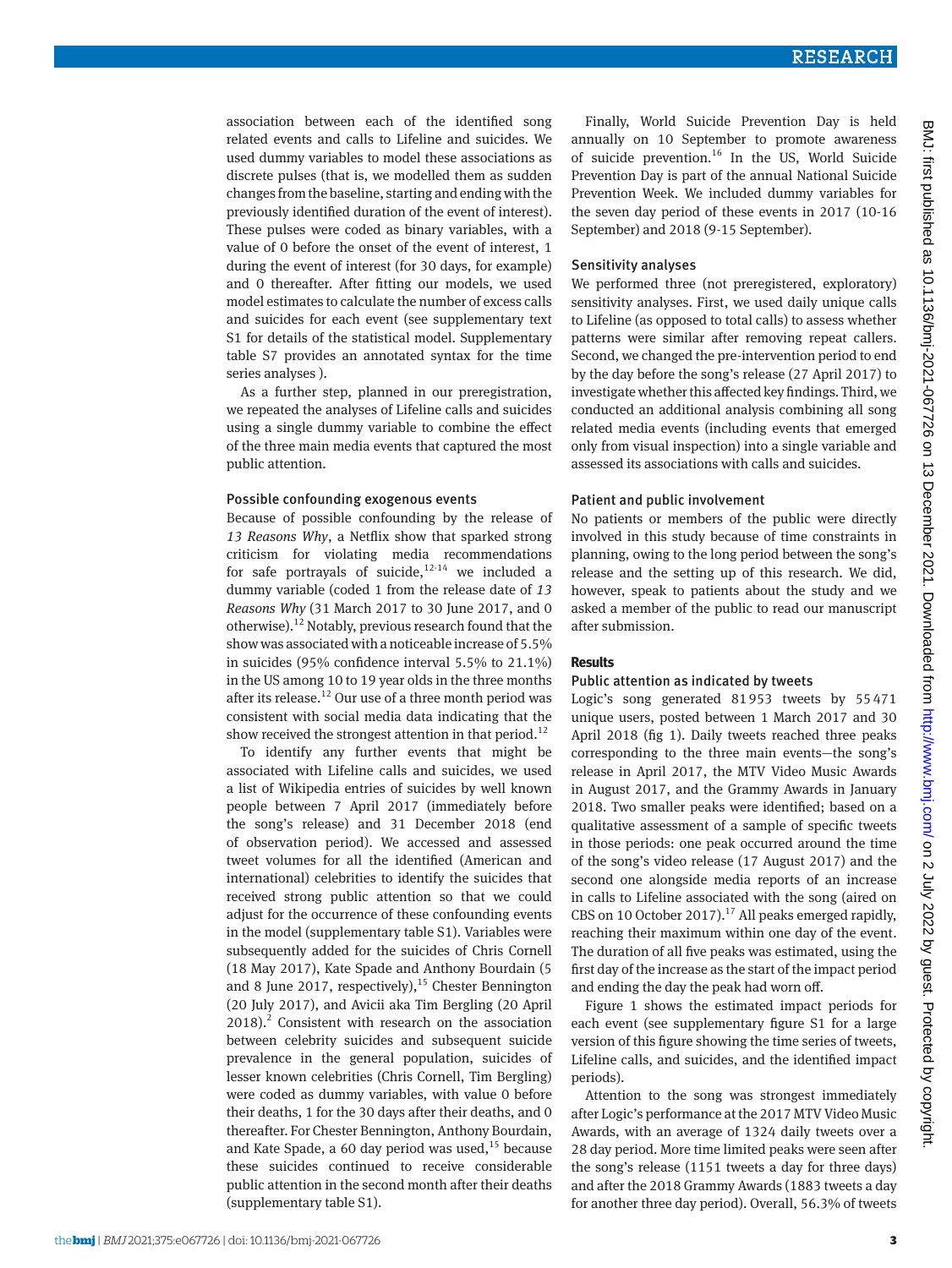

Fig 1 | Daily number of tweets including "Logic" and "1-800-273-8255," calls to the National Suicide Prevention Lifeline, and suicides in the United States from March 2017 to April 2018. Coloured areas represent the duration of impact, as identified through visual inspection and used in the analysis. Dates are based on the findings of the change-point analysis (supplementary text S2). Source of suicide data: Centers for Disease Control and Prevention; suicide defined by ICD-10 underlying cause of death codes X60–X84, Y87.0, and U03

about Logic's song between March 2017 and April 2018 were posted in the 34 day high impact period covering these three media events (table 1).

## Association with Lifeline calls

Descriptive information about Lifeline users (gender, age, and demographic distribution of calls) is not routinely collected and thus was not available for the entire dataset; supplementary text S3 provides a breakdown of a not fully representative subsample).

A statistically significant association was found for calls to Lifeline for the 34 day period covering the three main events, but not for the two minor events (the video release and news about the apparent effect of the

| Table 1   Media events related to Logic's song "1-800-273-8255" |                                      |                                          |              |                                                    |  |  |  |  |
|-----------------------------------------------------------------|--------------------------------------|------------------------------------------|--------------|----------------------------------------------------|--|--|--|--|
| Event                                                           | Date                                 | Duration of public attention             | No of tweets | Mean (SD) No of tweets<br>per day in impact period |  |  |  |  |
| Song release                                                    | 28 April 2017                        | 28-30 April 2017 (3 days)                | 3454         | 1151 (1085)                                        |  |  |  |  |
| Video release                                                   | 17 August 2017                       | 17-21 August 2017 (5 days)               | 5080         | 1016 (745)                                         |  |  |  |  |
| MTV Video Music Awards                                          | 27 August 2017 (evening; end 11 pm)  | 28 August to 24 September 2017 (28 days) | 37060        | 1324 (1822)                                        |  |  |  |  |
| News on impact of song                                          | 10 October 2017                      | 10-12 October 2017 (3 days)              | 2401         | 800 (577)                                          |  |  |  |  |
| Grammy Awards                                                   | 28 January 2018 (evening; end 11 pm) | 29-31 January 2018 (3 days)              | 5649         | 1883 (2493)                                        |  |  |  |  |
| 13 Reasons Why                                                  | 31 March 2017                        | 31 March to 30 June 2017 (92 days)       | 1673655      | 18 192 (24 124)                                    |  |  |  |  |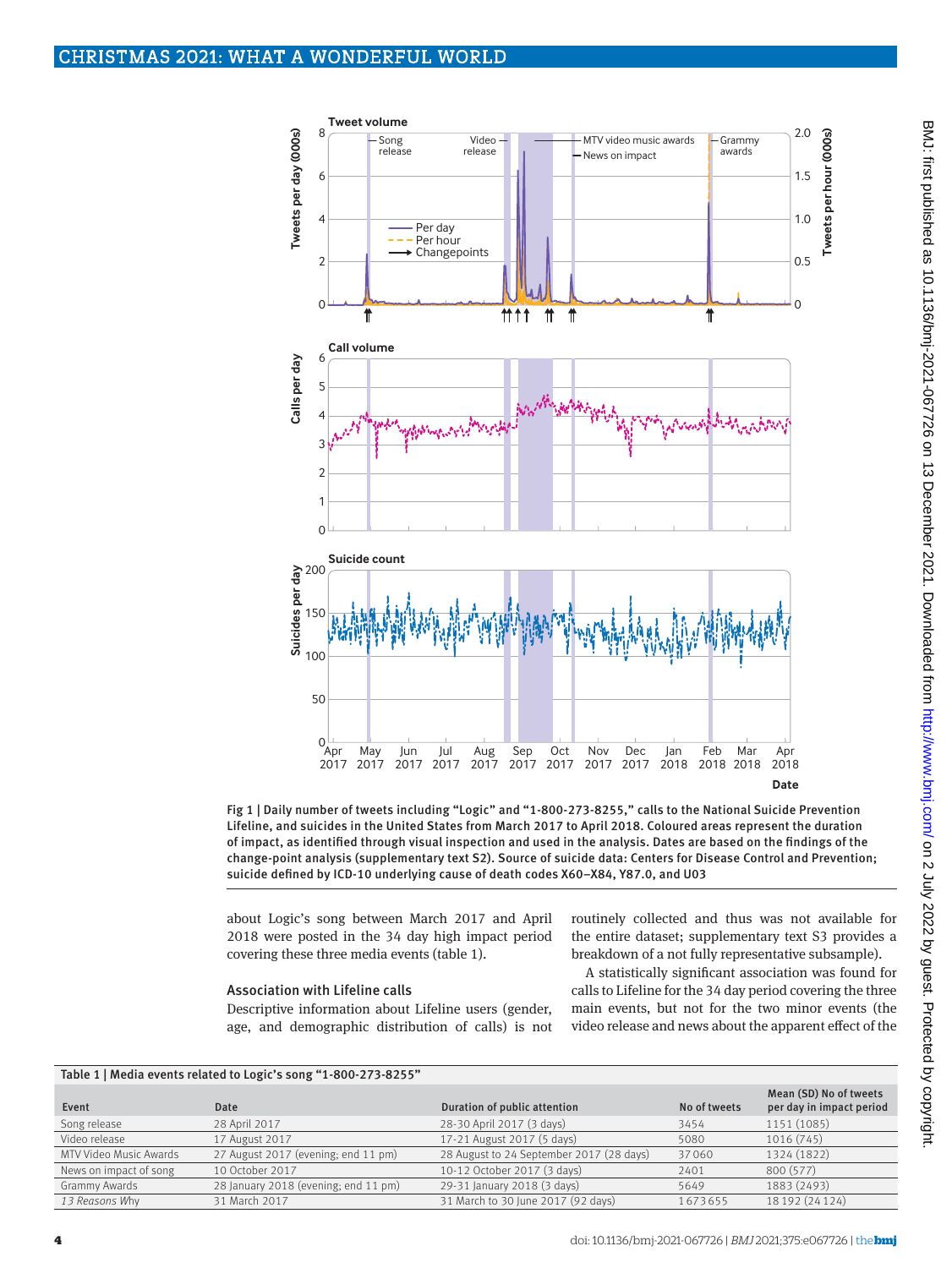song). The strongest increase was seen immediately after the MTV Video Music Awards. The increase was smallest for the period after the song's release. This pattern was consistent with the observed public attention to these events, which was most pronounced for the MTV Video Music Awards (fig 1).

The observed number of calls during the periods of song related media events exceeded the range of forecasted calls (based on baseline data) for the song's release (5.3%, 95% confidence interval 0.53% to 10.0%, three day period), the performance at the MTV Video Music Awards (8.5%, 5.1% to 11.9%, 28 day period), and the performance at the Grammy Awards (6.5%, 1.7% to 11.2%, three day period) (table 2, fig 1). No significant associations were found for the two smaller spikes in public attention. A combined analysis across the three main media events indicated an excess of 9915 calls (95% confidence interval 6594 to 13236), corresponding to an increase of 6.9% (95% confidence interval 4.6% to 9.2%, P<0.001). Supplementary table S2 provides the parameter estimates for all model components.

## Association with suicides

The observed number of suicides in the periods of Logic related media events were within the range of forecasted values, using the model fit to the baseline data. Estimates for the three major media events pointed to a decrease in suicides, but these estimates were not significantly different from the expected number of suicides (table 3, fig 1). Combining the data for all three major events into a single variable yielded an observed number of suicides that was below the range of the model forecasts. Models including a discrete pulse for these events indicated a significant reduction in suicides, amounting to a decrease of 245 suicides (95% confidence interval 36 to 453 suicides). This corresponded to a reduction of suicides of 5.5% (0.8% to 10.1%, P=0.02) in the 34 day period. Supplementary table S3 provides parameter estimates for all model components.

A sensitivity analysis using daily unique Lifeline calls (rather than total daily calls) showed similar patterns to the original analysis (supplementary table S4). A further sensitivity analysis, using a pre-intervention cut-off date of 27 April 2017, showed no deviations from the original analysis (supplementary table S5). A third sensitivity analysis, combining all Logic related media events (including those not individually associated with daily Lifeline calls) into a single model, indicated that the association with Lifeline calls remained significant, whereas there was no significant association with suicides (supplementary table S6).

## **Discussion**

This interrupted time series analysis found that Logic's song "1-800-273-8255" was associated with a noticeable increase in calls to Lifeline (an additional 9915 calls or increase of 6.9%) during the 34 day period when public attention to the song was substantial. Over the same period, there was some evidence of a reduction in suicides, amounting to 245 fewer suicides (decrease of 5.5%).

These findings are consistent with a possible Papageno effect<sup>3</sup> and are important from a suicide prevention perspective. Media campaigns for suicide prevention have received a groundswell of support internationally, but evaluations are scarce and often limited in terms of scope.<sup>18</sup> Our finding of a substantial increase in actual help seeking and a possible decrease in suicides during the period of high public attention to Logic's song support the real world effectiveness of this intervention. Previous peaks in calls to Lifeline were almost always associated with harmful media events, such as celebrity suicides. $19$ These events were often associated with increases in suicides, $1^{20}$  indicating that both increases in calls to Lifeline and increases in suicides might reflect considerable distress in the community from these media events. The overall patterns found for suicides by celebrities included as covariates in this analysis were largely consistent with previous research. Most notably, the suicides of Kate Spade and Anthony Bourdain, $15$  which received the strongest and most sustained attention across all celebrity deaths in the post-intervention period, were clearly positively associated with Lifeline calls, and increases of suicides were close to the boundary of significance. In contrast, the patterns observed for Logic's song, consistent with the song's narrative, indicated an increase in help seeking behaviour accompanied by a slight reduction in suicides.

| Table 2   SARIMA model fit and excess calls to the National Suicide Prevention Lifeline during media events related to Logic's song "1-800-273-8255" |                 |         |                                   |         |                                |                        |  |  |
|------------------------------------------------------------------------------------------------------------------------------------------------------|-----------------|---------|-----------------------------------|---------|--------------------------------|------------------------|--|--|
|                                                                                                                                                      | Raw association |         | Adjusted for all exogenous events |         |                                |                        |  |  |
| Dummy variable                                                                                                                                       | Estimate (SE)   | P value | Estimate (SE)                     | P value | No of excess calls (95% CI)    | % increase (95% CI)    |  |  |
| Song release                                                                                                                                         | 191.59 (96.69)  | 0.048   | 205.84 (94.45)                    | 0.03    | 617.52 (62.15 to 1172.89)      | 5.25 (0.53 to 9.97)    |  |  |
| Video release                                                                                                                                        | 76.29 (92.46)   | 0.41    | 60.27 (90.51)                     | 0.51    | 301.35 (-585.65 to 1188.35)    | $1.67$ (-3.25 to 6.60) |  |  |
| MTV Video Music Awards                                                                                                                               | 373.34 (77.97)  | (0.001) | 364.82 (74.76)                    | (0.001) | 10214.96 (6112.13 to 14317.79) | 8.46 (5.06 to 11.86)   |  |  |
| News impact                                                                                                                                          | 152.67 (96.33)  | 0.11    | 158.71 (95.15)                    | 0.10    | 476.13 (-83.35 to 1.035,61)    | $3.57$ (-0.62 to 7.75) |  |  |
| Grammy Awards                                                                                                                                        | 263.16 (95.51)  | 0.006   | 252.88 (95.00)                    | 0.008   | 758.64 (200.04 to 1317.24)     | 6.45 (1.70 to 11.22)   |  |  |
| Three main events                                                                                                                                    | 256.65 (51.81)  | 0.001   | 291.62 (49.83)                    | 0.001   | 9915.08 (6594.41 to 13235.75)  | 6.87 (4.57 to 9.18)    |  |  |

SARIMA=seasonal autoregressive integrated moving average; SE=standard error.

Data pre-7 April 2017 (1 January 2010 to 6 April 2017) were checked for additive and innovative outliers and level shifts, which were integrated when necessary. A SARIMA(1,1,2)(1,0,1) model (see supplementary text S1 for an explanation of these parameters), stationary R<sup>2</sup>=0.61, Box-Ljung Q=42.99, degrees of freedom=13, P<0.001, was fitted to the pre-7 April 2017 data. This model was subsequently used for the analysis of the whole time series. In total, there were 24 outliers in the pre-April data, some related to specific events, others to possible technical anomalies in call registration. Despite modelling these, the Box-Ljung statistic remained significant. This was most likely related to a continuous but slight increase in variance over time (heteroscedasticity). The increase in variance was small and the analysis had sufficient power to detect even tiny effects in the residuals. Nonetheless, the time series model used was well adjusted for the outliers in these time series data (see supplementary appendix for detailed descriptions of the model, all model parameters, and further adjusted analyses).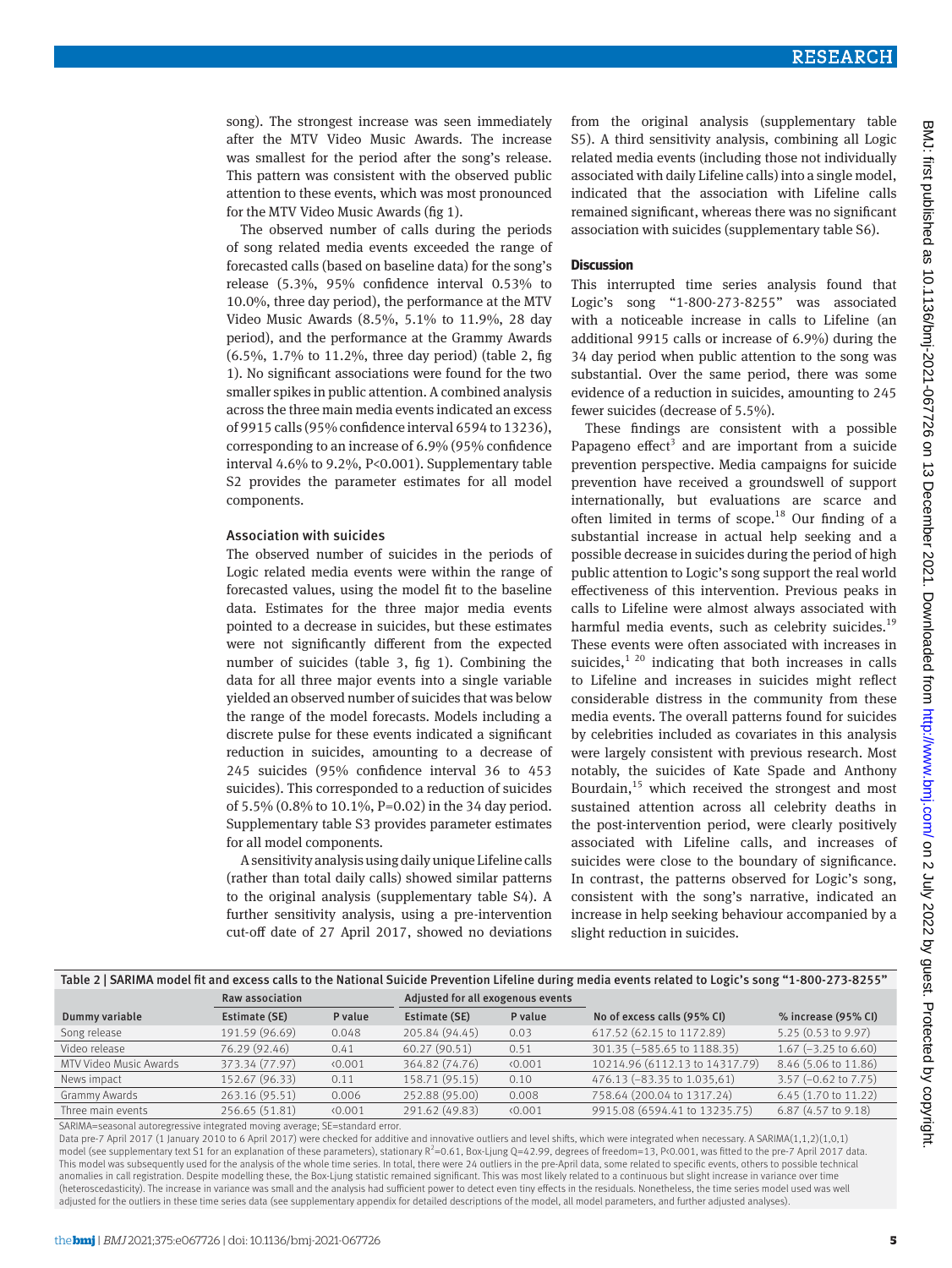|                        | Raw association |         | Adjusted for all exogenous events |         |                                       |                                 |
|------------------------|-----------------|---------|-----------------------------------|---------|---------------------------------------|---------------------------------|
| Dummy variable         | Estimate (SE)   | P value | Estimate (SE)                     | P value | No of excess suicides (95% CI)        | % decrease (95% CI)             |
| Song release           | $-10.62(7.53)$  | 0.16    | $-11.02(7.55)$                    | 0.15    | $-33.06$ $(-77.45$ to 11.33)          | $-9.29$ ( $-21.76$ to 3.18)     |
| Video release          | 7.90(6.17)      | 0.20    | 7.41(6.19)                        | 0.23    | 37.05 (-23.61 to 97.71)               | $5.23 (-3.33 to 13.80)$         |
| MTV Video Music Awards | $-4.12(3.72)$   | 0.27    | $-5.37(3.89)$                     | 0.16    | $-150.36 (-363.84 \text{ to } 63.12)$ | $-4.03$ ( $-9.75$ to 1.69)      |
| News impact            | 11.29(7.53)     | 0.13    | 11.76 (7.54)                      | 0.12    | $35.28 (-9.06 to 79.62)$              | $8.07$ (-2.07 to 18.22)         |
| Grammy Awards          | $-10.22(7.54)$  | 0.18    | $-10.12(7.54)$                    | 0.18    | $-30.36$ ( $-74.70$ to 13.98)         | $-7.93$ ( $-19.50$ to 3.65)     |
| Logic main events      | $-6.23(3.06)$   | 0.04    | $-7.20(3.13)$                     | 0.02    | $-244.80 (-453.38 to -36.22)$         | $-5.48$ ( $-10.14$ to $-0.81$ ) |

## Table 3 | SARIMA model fit and excess number of suicides during media events related to Logic's song "1-800-273-8255"

SARIMA=seasonal autoregressive integrated moving average; SE=standard error.

Data pre-7 April 2017 (1 January 2010 to 6 April 2017) were checked for additive and innovative outliers and level shifts, which were integrated when necessary. A SARIMA(1,0,3)(1,0,1) model (see supplementary text S1 for an explanation of these parameters), stationary  $R^2 = 0.45$ , Box-Ljung Q=13.37, degrees of freedom=13, P=0.43, was fitted to the pre-7 April 2017 data. This model was subsequently used for analysis of the whole time series (see supplementary appendix for detailed descriptions of the model, all model parameters, and further adjusted analyses).

> The effectiveness of the song on calls to a helpline is a novel finding. The results show that it is possible to promote help seeking for suicidal crises in the absence of negative news, and indicate that suicides could potentially be reduced with prevention focused campaigning, such as Logic's song. Although the reduction in suicides was small, this finding shows that the song did not result in harmful effects on suicide occurrence, which would have been indicated by an increase in suicides. This is important because some prevention messaging that aimed to reduce suicides was ultimately associated with increases in suicides.<sup>12</sup> These narratives, however, typically focus on suicide deaths and attempts, not on hope and recovery from suicidal thoughts and feelings.

The amount of exposure generated by prevention messages about hope and recovery seems to be crucial in efforts to yield positive effects on behaviours including help seeking and potentially suicides. In accordance with the most sustained and strongest public attention to Logic's song, as indicated by tweet volume, the uptick seen for Lifeline calls was strongest after his performance of the song at the MTV Video Music Awards in 2017 followed by his performance at the Grammy Awards in 2018, and then the song's release. This pattern underscores the importance of reaching large proportions of the target population to achieve behavioural effects. Compared with other prevention events, public attention for Logic's song, as reflected in tweet volume, was more sustainable, but the event did not necessarily result in more tweets overall. Based on query terms used for World Suicide Prevention Day  $2020^{16}$  in the US, for example, the day resulted in a total of approximately 94000 tweets from 58000 users, including more than 30000 on 10 September 2020 alone. Overall social media attention was comparable in total magnitude to Logic's song (82000 tweets from 55000 users), but the attention was concentrated on a single day, whereas Logic's song was highlighted repeatedly over several specific and diverse media events. This amount of attention was, however, still considerably smaller than for some harmful media events in the recent past—for example, in the three months after the release of *13 Reasons Why*, a TV show that violated key recommendations for safe portrayals of suicide $12-14$  and was associated with an increase in teenage suicides, $12$  there were tweets from 870056 individual users about the show.12 This is more than 15 times larger than for Logic's song. Although Logic's song sets an important, extraordinary example for widely disseminated and quite sustainable suicide prevention messaging, exposure is still considerably stronger for some conceivably harmful media events.

Different pathways and mechanisms might be at play in any reduction in suicides associated with Logic's song. The present analysis indicates that periods that were strongly associated with an uptick in calls showed a simultaneous decrease in suicides. We have not established whether calling behaviour affected people who did (or did not) die by suicide after the song's release. People who are at risk of suicide are often socially withdrawn, and some might not consistently use helplines. The proportion of socially isolated, suicidal callers, however, has been found to be particularly high among frequent callers of crisis lines, $21$  indicating that the threshold for calling a telephone crisis centre is lower than for accessing help services that require on-site visits. The song, however, might have triggered other or additional routes of action beside calling Lifeline. Finding romantic love and positive communication with his family, for example, are major contributors to the improvement in suicidal thoughts and feelings of the protagonist seen in Logic's music video, and some people might have felt inspired to reach out for help from other sources. In-depth qualitative research might help shed light on the question of whether and how precisely people with suicidal thoughts and feelings were influenced by the song.

## Strengths and limitations of this study

A strength of this study is the length of the time series, with daily data from 2010 to 2017 available to model the expected pre-intervention suicide counts. The model controlled and adjusted for several exogenous variables (namely, concurrent side events, such as suicides of well known celebrities, and National Suicide Prevention Week). Trends, temporal fluctuations, and seasonality were adjusted for in the SARIMA models. A further strength of this study is the use of daily data, resulting in precise modelling in accordance with periods when social media attention to Logic's song was strong, as indicated by the volume of tweets about it. Estimating exposure based on social media data is more objective than merely estimating exposure times in the absence of any supporting data. This refined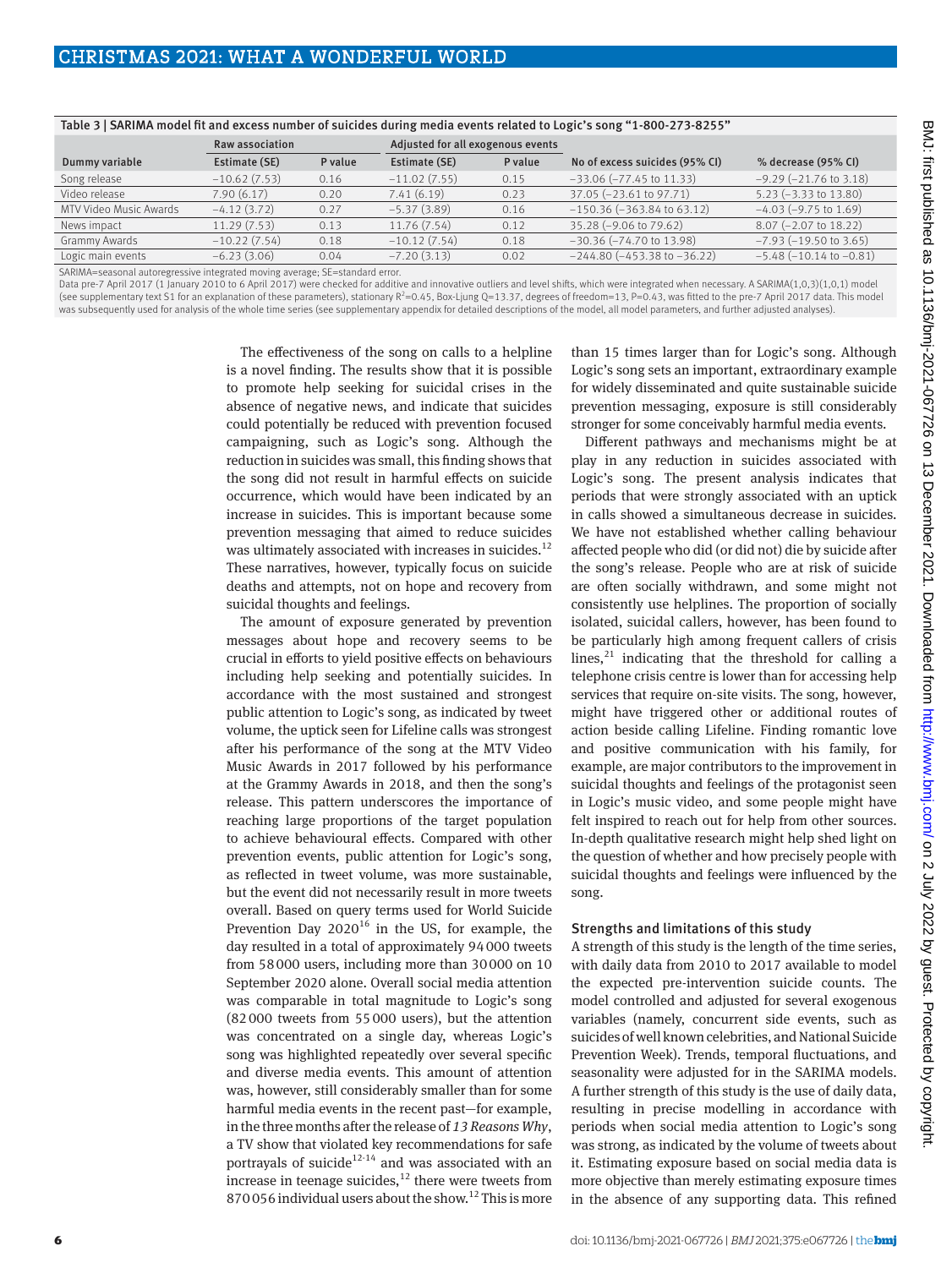approach is consistent with studies indicating that public attention to social media discourse in terms of tweets is short lived, with lifespans of a tweet normally not extending beyond a few hours.<sup>22</sup>

The main limitation of the study is that it was based on ecological data, so it was not possible to ascertain whether the people calling Lifeline or not dying by suicide had been exposed to Logic's song and related media events, or what their motivations might have been for calling or not dying from suicide. The observational nature of this research does not allow us to establish causality. Furthermore, only total daily call and suicide data were available, without any stratified data for various demographic factors, such as gender, age, or location of residence. Specifically for suicides, data stratified by age or gender would have resulted in small numbers on some days. This is a limitation because adolescents and young adults are over-represented among the viewership of the MTV Video Music Awards. $^{23}$  Although this age discrepancy does not equally apply to the other events related to the song—the Grammy Awards 2018 was watched by 17% of Americans aged 50 or older<sup>24</sup>-or to the music preferences for rap or hip hop music in the US, $^{25}$  a somewhat stronger exposure of young people seems plausible. Notably, the demographic profile (as well as primary presenting problems) of callers in September 2017, the month with strongest attention to the song, did not grossly deviate from other months in the observation period after the song's release, thus indicating that possible age effects, if present at all, might have been limited (see supplementary appendix).

Other limitations of our approach include the inability to assess longer term associations beyond the periods of strong public interest. As previously noted, 56.3% of tweets about Logic's song between March 2017 and April 2018 were posted in the 34 day high impact period defined in this study, indicating that the bulk of attention was covered by the selected period. This is consistent with the generally short lived public attention to media events and related public discourse, which requires constant repetition to become sustainable.<sup>22 26</sup> Furthermore, the different peaks identified were dissimilar not only in duration but also in the maximum number of tweets on a given day. The present impact periods have been modelled as discrete pulses, consistent with the assumption that visible, large changes in attention (rather than overall number of tweets) might most likely affect behavioural outcomes, such as help seeking and suicide. This is consistent with related evidence that other media data, such as those from Google Trends, generally struggle to predict general suicide trends, $^{27}$  whereas sudden strong changes in Google search behaviours, as seen during major events such as the release of *13 Reasons Why* or the covid-19 pandemic, do seem to be useful in estimating suicide trends.<sup>28 29</sup> Studies are needed to assess how long the effects of suicide prevention messaging generally last and what absolute amount and duration of attention, as reflected in social media,

is necessary to yield any observable effects. Social media data, such as tweets, are only a proxy of public attention, however, and might not always reliably reflect actual exposure. Finally, the determination of suicide deaths is a challenging task, and suicide deaths are sometimes under-reported.<sup>30</sup> Even though a certain degree of misclassification is possible, rapid fluctuations in classification accuracy of national suicide data, which could impact the present analysis, seem unlikely.

#### Conclusions

This analysis suggests that Logic's song "1-800-273- 8255" was associated with a noticeable increase in calls to Lifeline and a simultaneous small reduction in suicides during peak social media discourse about the song. The latter outcome is worth underscoring—the occurrence of a widely disseminated song and video was associated with more than 200 fewer suicides than expected. These findings emphasise the potential population health benefits of working creatively and innovatively with other sectors, such as the music and entertainment industries, to promote new impactful stories of help seeking that resonate with broad audiences, leave a visible footprint on social media, and are safe in terms of not featuring potentially lethal actions but rather coping and mastery of crises. $^{13}$ Interventions that follow these principles could help create behavioural change to increase help seeking and prevent suicide.

#### AUTHOR AFFILIATIONS

<sup>1</sup>Unit Suicide Research & Mental Health Promotion, Department of Social and Preventive Medicine, Center for Public Health, Medical University of Vienna, Vienna, Austria

2 Wiener Werkstaette for Suicide Research, Vienna, Austria <sup>3</sup> Department of Cognition, Emotion, and Methods in Psychology, School of Psychology, University of Vienna, Vienna, Austria

4 New York State Psychiatric Institute, Columbia University, New York, NY LISA

5 Department of Psychiatry, Sunnybrook Health Sciences Centre, Toronto, Canada

6 Department of Psychiatry, University of Toronto, Canada 7 National Center for Injury Prevention and Control, Centers for Disease Control and Prevention (CDC), Atlanta, GA, USA

8 National Suicide Prevention Lifeline, Vibrant Emotional Health, New York, NY, USA

<sup>9</sup> Centre for Mental Health, Melbourne School of Population and Global Health, University of Melbourne, Melbourne, Australia

We thank Eduardo Vega for reviewing the paper after submission as a member of the public. The study was preregistered at aspredicted.org (AsPredicted #62469, <https://aspredicted.org/blind.php?x=ws4x8x>). The findings and conclusions in this report are those of the authors and do not necessarily represent the official position of the US Centers for Disease Control and Prevention.

Contributors: TN, UST, and SS had full access to all data in the study and take responsibility for the integrity of the data and the accuracy of the data analysis. TN and UST conceived and designed the study, drafted the manuscript, and performed the statistical analysis. All authors acquired, analysed, or interpreted the data and critically revised the manuscript for important intellectual content. MJStrauss was responsible for conceptualising and making the figures. The corresponding author attests that all listed authors meet authorship criteria and that no others meeting the criterial have been omitted. TN and UST are guarantors.

Funding: No specific funding. MJ Spittal is recipient of an Australian Research Council Future Fellowship (project No FT180100075) funded by the Australian government. This funding source had no